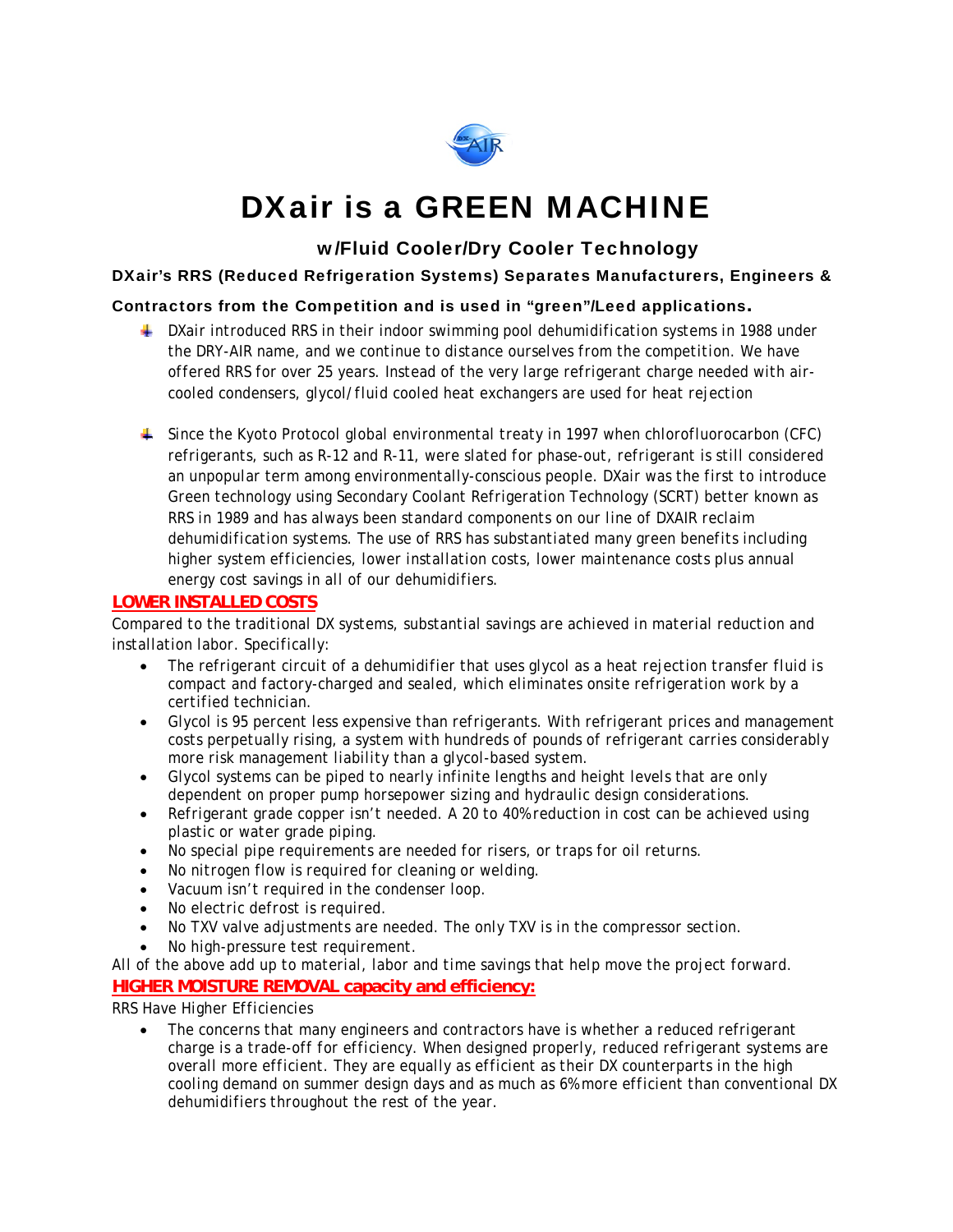#### *ADDRESSES ENVIRONMENTAL ISSUES:*

*The effect of refrigerant on the Total Equivalent Warming Impact (TEWIC) index is a major concern. Recent independent studies confirm that secondary coolant systems are environment-friendly. The secondary coolant fluid, propylene glycol, is 100% environment friendly with no impact on the ozone layer or on global warming plus, it is considerably less expensive than refrigerants. The potential for refrigerant leaks that affect the ozone layer is greatly reduced. The primary refrigerant charge is reduced by 75 to 85 percent, which yields a significant cost savings.* 

## *DO NOT BE MISLED BY CLAIMS BY OTHER MANUFACTURERS' CLAIMS OF 80-90% REDUCTION OF REFRIGERANT!*

*For example, let's compare a nominal 8 ton system with another competitor's nominal 8 ton system. In this case we'll use NE008 Series. Our DXAIR 096 8 ton without a DX Condenser carries a refrigerant charge of 9.25 lbs. of R410A. With the condenser we add 4.80 lbs. of refrigerant for a TOTAL INSTALLED SYSTEM of 14.05 lbs. /refrigerant. With a fluid cooler, it remains at 9.25 lbs. of refrigerant.* 

*The SERESCO™ NE Series 8 Ton carries 44 lbs. and another 10 lbs. of refrigerant for the condenser. That is a total of 54 lbs. of refrigerant vs. our 14.05! Use a fluid cooler & you still have 44 lbs. of R410A. When manufacturers state a reduction of refrigerant up to 85%, it may mean very little in the scope of total refrigeration. Every little bit helps… but do not be misled by these claims. Do your own research; ask what each piece of equipment carries in charge because eventually everything inevitably comes at a cost.* 

#### *UNIFORM FIRE CODE COMPLIANCE*

*The Uniform Fire Code requires has specific requirements for the amount of refrigerant per 1,000 cubic feet of space. Should that limit be exceeded, audible and visible alarms tied to the fire monitoring system are required. Should there be a refrigerant leak, the fire department is called and the building evacuated. With SCT, only a mixture of water and antifreeze is circulating, hence automatic code compliance. With some DX systems, local code compliance can cost thousands of dollars due to the installation of necessary leak detection devices and fire monitoring systems. Considering the current state of public opinion on refrigerants, consulting engineers or contractors who specify a reduced refrigerant natatorium dehumidifier for a new construction or retrofit project not only have an edge over their competitors' conventional specifications, but they also portray a cutting-edge mindset.* 

*Instead of the large refrigerant charge/heavy outdoor air-cooled condenser approach, glycol/fluid cooled heat exchangers (also called dry-coolers) are used to reject heat.* 

#### *The Advantages of RRS*

*The contractor's and engineers competitive advantages with a reduced refrigerant system consist of many factors:* 

- *1. The refrigerant circuit of a dehumidifier that uses glycol as a heat rejection transfer fluid is compact and factory-charged and sealed, which eliminates onsite refrigeration work by a certified technician. In multiple compressor units, the fluid-cooled circuits are combined into a single manifold set of PVC pipes to the fluid cooler (dry-cooler).*
- *2. Glycol is 95 percent less expensive than refrigerants. With refrigerant prices and management costs perpetually rising, a system with hundreds of pounds of refrigerant carries considerably more risk management liability than a glycol-based system.*
- *3. Glycol systems can be piped to nearly infinite lengths and height levels that are only dependent on proper pump horsepower sizing and hydraulic design considerations.*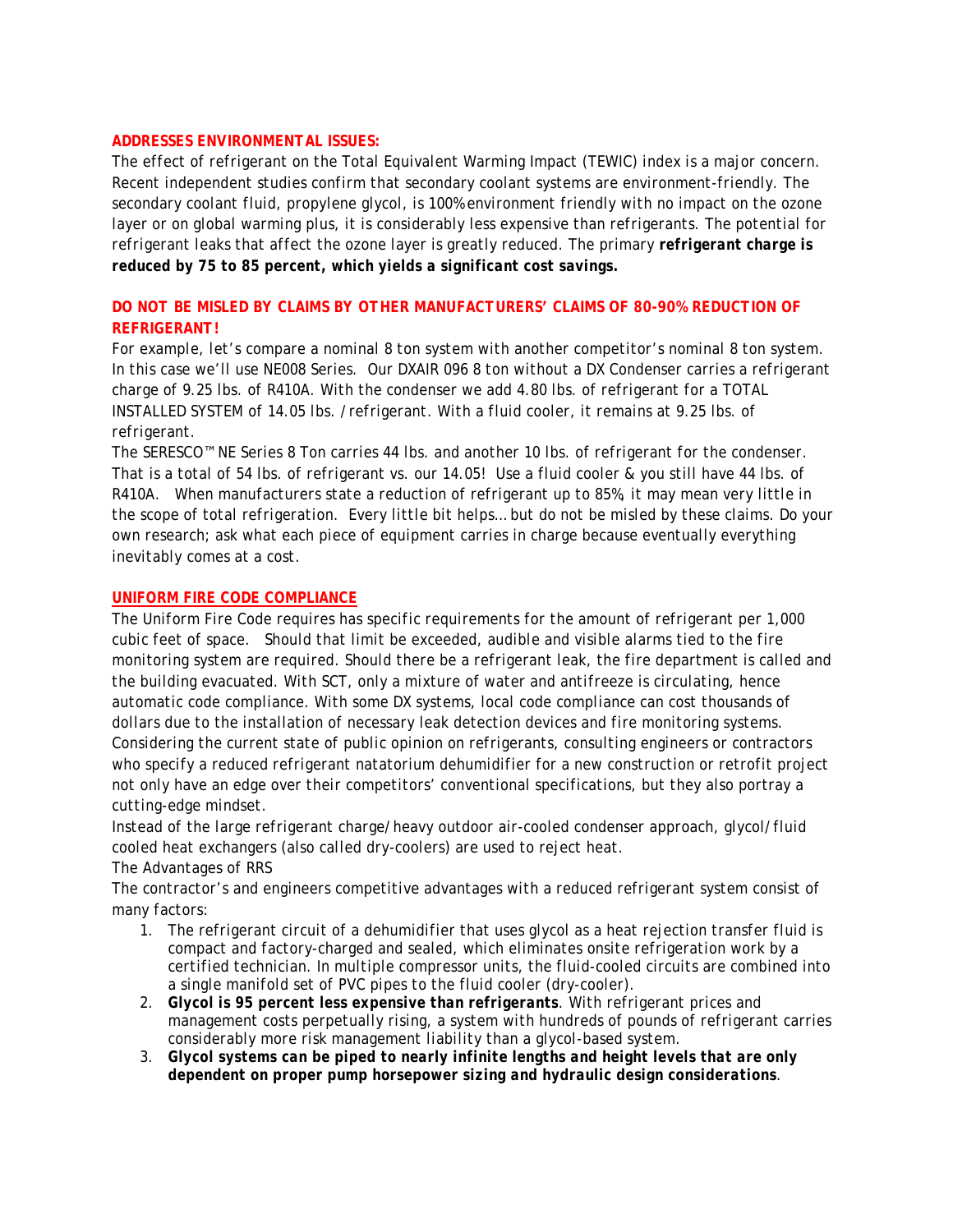*Conversely, onsite placement of a conventional DX system's condenser and dehumidifier is extremely limited before refrigerant and oil management issues are encountered.* 

- *4. Glycol system installation labor and material costs are considerably less since the required copper line sets needed for each DX circuit can be substituted with a single PVC or CPVC piping set on glycol systems.*
- *5. Glycol is an environmentally-preferred heat transfer liquid.*
- *6. Eliminating exterior copper minimizes exposure to the recent trend of copper theft.*
- *7. Longer piping runs and more field-brazed joints increase the chance of refrigerant leaks. Today's refrigerants, such as R-410A, are blends of refrigerants. Blend refrigerants with different molecular structures tend to leak out at different rates — thus skewing the original formula ratios — which is commonly called fractionation. This inadvertently creates a modified refrigerant blend for which the system was not designed. The resulting system performance degradation is often costly to diagnose in service labor and the replacement of hundreds of pounds of refrigerant is very expensive at an approximate price of \$20/pound. Reducing refrigerant systems to help save the environment is a proven technology that has come of age. It's now the contractors' and engineers' responsibility to think outside the box and introduce the technology to the end-user.*

*Since their introduction in the 1970s, DX dehumidifiers have dominated new construction indoor pool HVAC designs. Many of those installations from the 1970s, 1980s, and even the 1990s are reaching the end of their lifecycle and need retrofits. An RRS design potentially gives a design/build contractor or consulting engineer a tremendous advantage over the competition on a retrofit project, especially when combined with today's technological advances that offer efficiency far surpassing the original equipment.* 

#### The Perfect Balance of Water and Air

*DXair Dehumidifiers are designed exclusively for use in all indoor swimming pool applications: from lap pools, schools, large hotel/resort indoor swimming pools, where humidity needs to be controlled with dehumidification to prevent deterioration of the pool enclosure.*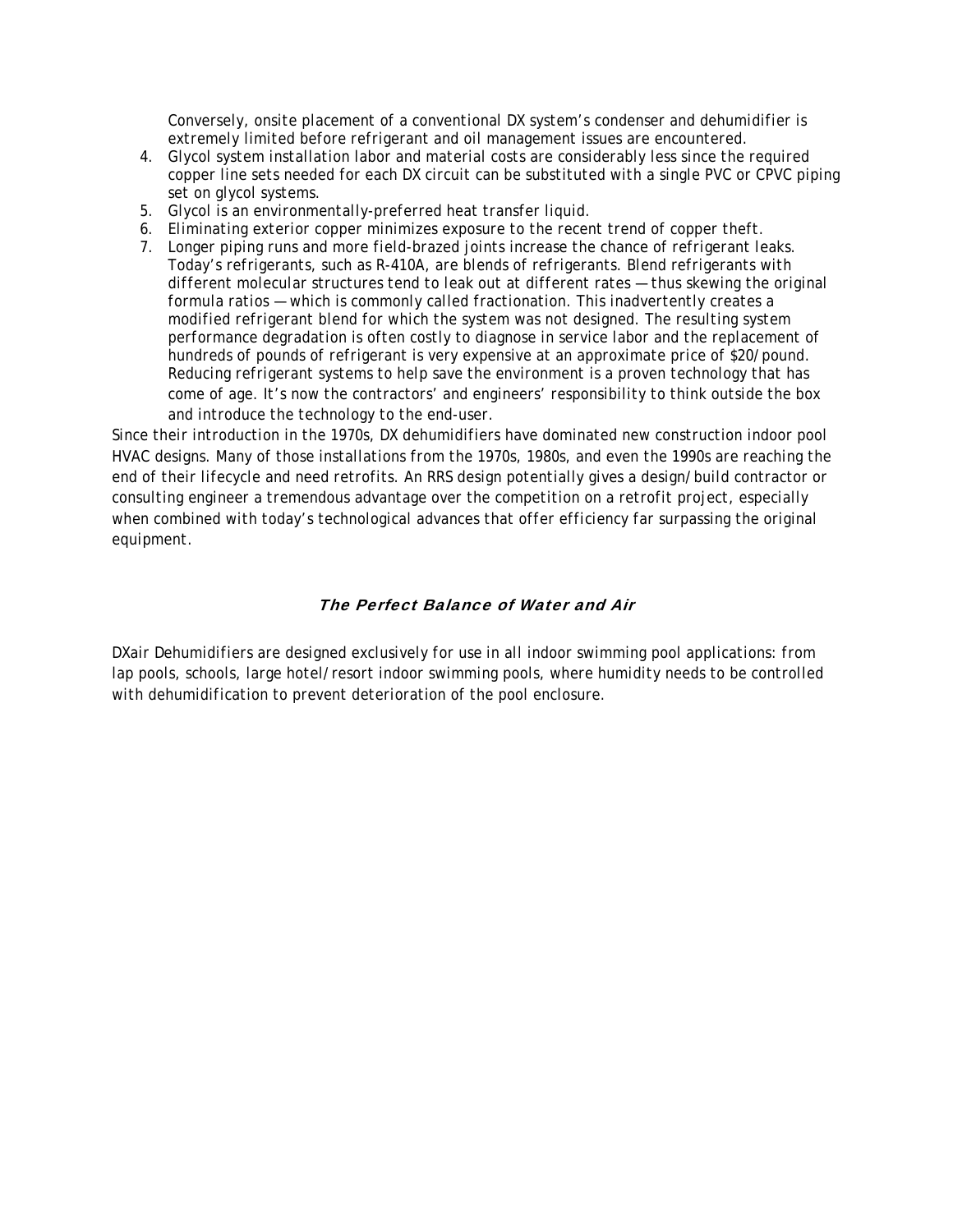

# Bulletin # 8 coil myths DEHUMIDIFICATION COIL MYTH

If you are looking for an engineering myth that has whiskers on it, you need to look no further than, "If you need to dehumidify, you must specify a 6, 8, or 10 row coils. The more rows the better." The preceding statement is obviously false if you just think about it for a minute. The very first heattransfer equation everyone learns is:  $q = U A Dt$ . The "A" stands for surface area. A coil's surface area can be increased by adding rows, increasing face area and adding fins. To prove that a 4-row coil can dehumidify just as well as a 6-row coil, I ran a series of selections through a major coil manufacture's coil selection program. I began with a 6-row, 4-pas, 8 fins-per-in. (FPI) coil that would reduce the moisture content of 5000 CFM of air at sea level from 123 gr per lb. to 74 gr per lb. The program gave me a coil with a face area of 11.46 sq. ft. I then changed to a 4-row, 4-pass, 8 FPI coil and began increasing the face area until I achieved the same leaving-air conditions as the 6-row coil. My chosen 4 row coil had a face area of 19.79 sq. ft., and increase of almost 73 percent, but it dehumidified the air just as well as the 6-row coil.

In order to eliminate the possibility that this was a fluke, I ran similar selections with the same entering and leaving conditions at 10,000 CFM, 15,000 CFM and 20,000 CFM. The results are summarized in the table below. In each case I was able to select a 4-row coil that would do the same duty as the 6-row coil.

One of the arguments for multi-row coils is the increase in the dwell time, the amount of time that the air is in contract with the coil surface. The longer the dwell time, the more dehumidification. As you can see by the comparative face velocities between the 6-row and the 4-row coils, increasing the face area not only increases the surface area, it also increases the dwell time by decreasing the face velocity. I maintained the same 8-FPI for both the 6-rwo and the 4-row coils. I could have decreased the face area of the 4-row coil and still increased the surface area by increasing the FPI. This course of action, however, has its trade-offs. By increasing the FPI, you increase the airside pressure drop and increase the fan hp. Not only that you make the coils harder to clean, it doesn't take long for a wet coil with 14 FPI to become a filter. NOTE THE COMPLETE ARTICLE IS FOUND ON OUR WEBSITE UNDER RESOURCES. (Joseph Tinely PE)